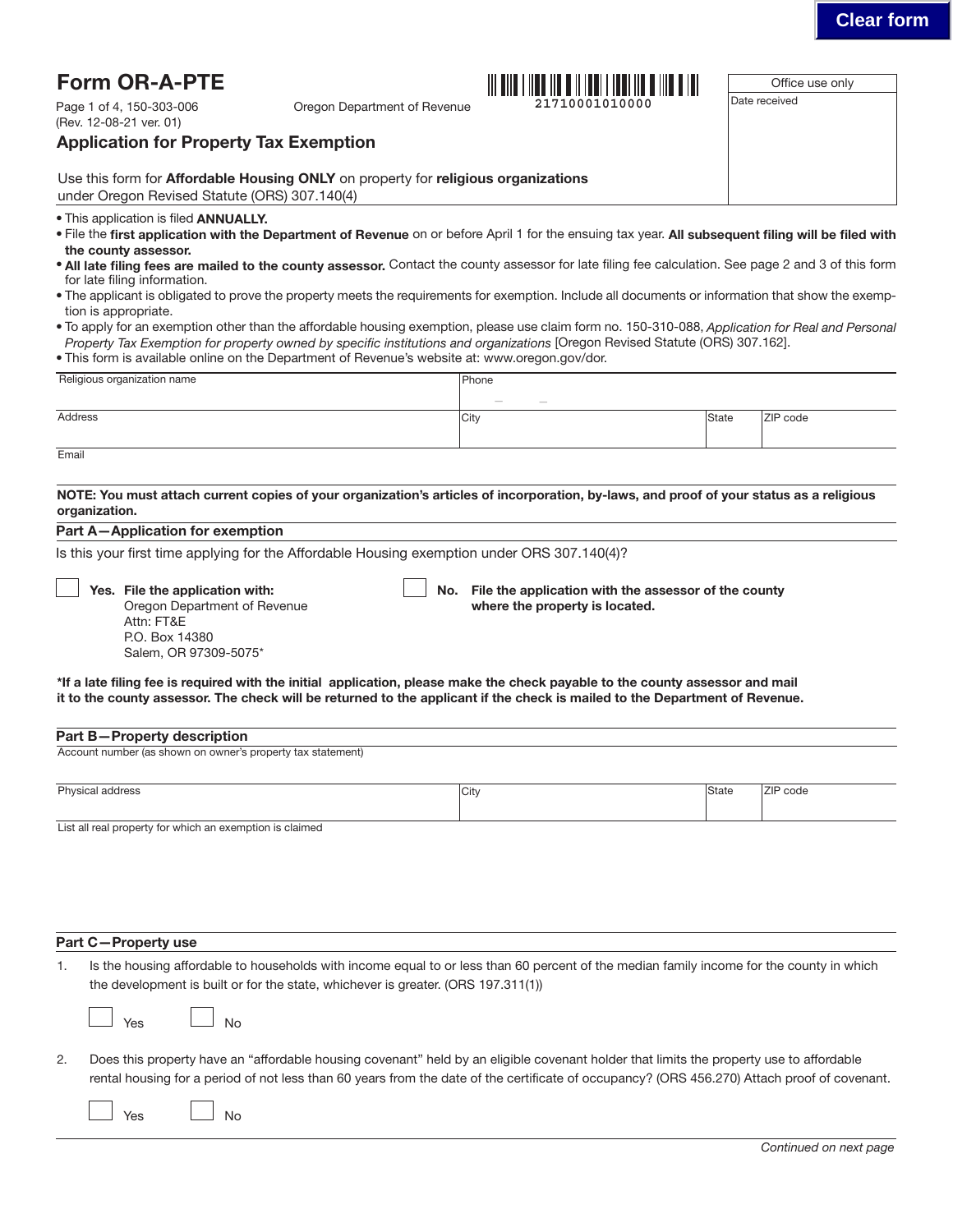# Form OR-A-PTE



| Page 2 of 4, 150-303-006<br>Oregon Department of Revenue<br>(Rev. 12-08-21 ver. 01) |                                                                                                                                                                                                                                                                                                                                                                                                                |                                         |                                                                                                                                                                                                                                |  |  |  |  |
|-------------------------------------------------------------------------------------|----------------------------------------------------------------------------------------------------------------------------------------------------------------------------------------------------------------------------------------------------------------------------------------------------------------------------------------------------------------------------------------------------------------|-----------------------------------------|--------------------------------------------------------------------------------------------------------------------------------------------------------------------------------------------------------------------------------|--|--|--|--|
|                                                                                     | Part C-Property use (continued)                                                                                                                                                                                                                                                                                                                                                                                |                                         |                                                                                                                                                                                                                                |  |  |  |  |
| 3.                                                                                  |                                                                                                                                                                                                                                                                                                                                                                                                                |                                         |                                                                                                                                                                                                                                |  |  |  |  |
|                                                                                     | Yes (Describe how you will use the property)<br>No                                                                                                                                                                                                                                                                                                                                                             |                                         |                                                                                                                                                                                                                                |  |  |  |  |
|                                                                                     |                                                                                                                                                                                                                                                                                                                                                                                                                |                                         |                                                                                                                                                                                                                                |  |  |  |  |
|                                                                                     | Part D-Lease or sublease                                                                                                                                                                                                                                                                                                                                                                                       |                                         |                                                                                                                                                                                                                                |  |  |  |  |
| 4.                                                                                  | Is the property owned by your organization?<br>Yes                                                                                                                                                                                                                                                                                                                                                             | No                                      |                                                                                                                                                                                                                                |  |  |  |  |
|                                                                                     | If yes, is any portion of the property you lease used by others?<br>Yes (If yes, complete details below)<br>No<br>What is the square footage of the area used by others?_<br><u> 1990 - Johann Stein, marwolaethau a bhann an t-Amhain an t-Amhain an t-Amhain an t-Amhain an t-Amhain an t-A</u><br>Explain and identify the area used by others: ___________________________________                         |                                         |                                                                                                                                                                                                                                |  |  |  |  |
|                                                                                     |                                                                                                                                                                                                                                                                                                                                                                                                                |                                         |                                                                                                                                                                                                                                |  |  |  |  |
| 5.                                                                                  | Is the property:                                                                                                                                                                                                                                                                                                                                                                                               |                                         |                                                                                                                                                                                                                                |  |  |  |  |
|                                                                                     | Subleased by your organization<br>Leased by your organization                                                                                                                                                                                                                                                                                                                                                  |                                         | Leased-purchased by your organization                                                                                                                                                                                          |  |  |  |  |
|                                                                                     | Beginning date:<br>Expiration date:                                                                                                                                                                                                                                                                                                                                                                            |                                         |                                                                                                                                                                                                                                |  |  |  |  |
|                                                                                     | Square footage of area leased, subleased, or lease-purchased:                                                                                                                                                                                                                                                                                                                                                  |                                         |                                                                                                                                                                                                                                |  |  |  |  |
|                                                                                     | Important: You must attach a current signed copy of your lease, sublease, or lease-purchase agreement.                                                                                                                                                                                                                                                                                                         |                                         |                                                                                                                                                                                                                                |  |  |  |  |
|                                                                                     | Part E-Late fee<br>NOTE: An application filed after April 1 preceding the tax year for which exemption is claimed, but on or before December 31 of the tax year<br>MUST be accompanied by a late fee. All late filing fees are mailed to the county assessor. See page 3 and 4 of this form for additional<br>late filing information.<br>Is the late fee made payable<br>No<br>to the county assessor?<br>Yes |                                         | Exemption requested for tax years: exercise the contract of the contract of the contract of the contract of the contract of the contract of the contract of the contract of the contract of the contract of the contract of th |  |  |  |  |
|                                                                                     | <b>Part F-Declaration</b>                                                                                                                                                                                                                                                                                                                                                                                      |                                         |                                                                                                                                                                                                                                |  |  |  |  |
|                                                                                     | I declare under the penalties for false swearing [ORS 305.990(4)] that I have examined this document (and attachments) and to the best of my<br>knowledge they are true, correct, and complete. Must be signed by the president, proper officer, head official, or authorized delegate of<br>the organization.                                                                                                 |                                         |                                                                                                                                                                                                                                |  |  |  |  |
| Sign $\biguplus$                                                                    | Signature<br>х                                                                                                                                                                                                                                                                                                                                                                                                 |                                         | Date                                                                                                                                                                                                                           |  |  |  |  |
|                                                                                     |                                                                                                                                                                                                                                                                                                                                                                                                                |                                         |                                                                                                                                                                                                                                |  |  |  |  |
|                                                                                     | FOR OFFICIAL USE ONLY<br>Date received at Revenue                                                                                                                                                                                                                                                                                                                                                              | Late filing fee returned to applicant   |                                                                                                                                                                                                                                |  |  |  |  |
|                                                                                     | Applies to first application ONLY                                                                                                                                                                                                                                                                                                                                                                              | Applies to first application ONLY<br>\$ |                                                                                                                                                                                                                                |  |  |  |  |
|                                                                                     | Date received at county                                                                                                                                                                                                                                                                                                                                                                                        | Account number                          |                                                                                                                                                                                                                                |  |  |  |  |
|                                                                                     | Approved<br>Denied                                                                                                                                                                                                                                                                                                                                                                                             |                                         | Late filing fee paid to the county<br><u> La Carlo Carlo Carlo Carlo Carlo Carlo Ca</u><br>\$                                                                                                                                  |  |  |  |  |
|                                                                                     | Exemption applies to tax year 20______________- -20_                                                                                                                                                                                                                                                                                                                                                           |                                         |                                                                                                                                                                                                                                |  |  |  |  |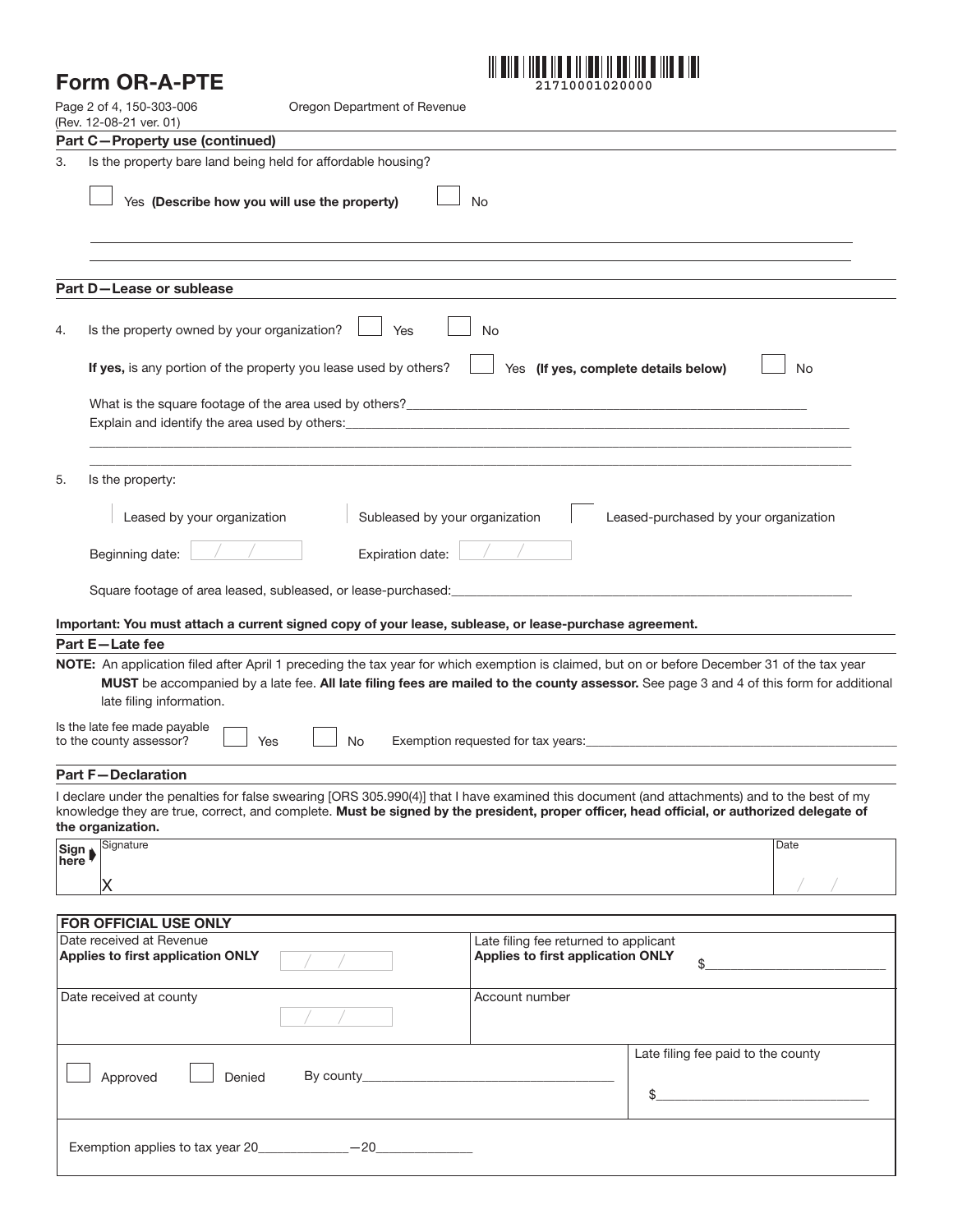# Oregon Revised Statute (ORS) and Oregon Administrative Rule (OAR)

## **ORS 307.162 Claiming exemption; late claims; notification of change to nonexempt use.**

ORS 307.162 Claiming exemption; late claims; notification of change to nonexempt use. (1)(a) Before any real or personal prop- erty may be exempted from taxation under ORS 307.092, 307.110 (3)(h), 307.115, 307.118, 307.130 to 307.140, 307.145, 307.147,

307.150, 307.160, 307.181 (3), 307.513 or 307.580 for any tax year,

the institution or organization entitled to claim the exemption must file a claim with the county assessor, on or before April 1 preceding the tax year for which the exemption is claimed. The claim must contain statements, verified by the oath or affirma- tion of the president or other proper officer of the institution or organization, that:

(A) List all real property claimed to be exempt and show the purpose for which the real property is used; and

(B) Cite the statutes under which exemption for personal property is claimed.

(b) If the ownership of all property, other than property de- scribed in ORS 307.110 (3)(h), included in the claim filed with the county assessor for a prior year remains unchanged, a new claim is not required.

(c) When the property designated in the claim for exemption is acquired after March 1 and before July 1, the claim for that year must be filed within 30 days from the date of acquisition of the property.

(2)(a) Notwithstanding subsection (1) of this section, a claim may be filed under this section for the current tax year:

(A) On or before December 31 of the tax year, if the claim is accompanied by a late filing fee of the greater of \$200, or one- tenth of one percent of the real market value as of the most recent assessment date of the property to which the claim pertains.

(B) On or before April 1 of the tax year, if the claim is accom- panied by a late filing fee of \$200 and the claimant demonstrates good and sufficient cause for failing to file a timely claim, is a first-time filer or is a public entity described in ORS 307.090.

(b)(A) Notwithstanding subsection (1) of this section, a claim- ant that demonstrates good and sufficient cause for failing to file a timely claim, is a first-time filer or is a public entity described in ORS 307.090 may file a claim under this section for the five tax years prior to the current tax year:

(i) Within 60 days after the date on which the county asses- sor mails notice of additional taxes owing under ORS 311.206 for the property to which the claim filed under this subparagraph pertains; or

(ii) At any time if no notice is mailed.

(B) A claim filed under this paragraph must be accompanied by a late filing fee of the greater of \$200, or one-tenth of one percent of the real market value as of the most recent assessment date of the property to which the claim pertains, multiplied by the number of prior tax years for which exemption is claimed.

(c) If a claim filed under this subsection is not accompanied by the late filing fee or if the late filing fee is not otherwise paid, an exemption may not be allowed for the tax years sought by the claim. A claim may be filed under this subsection notwithstand- ing that there are no grounds for hardship as required for late filing under ORS 307.475.

(d) The value of the property used to determine the late filing fee under this subsection and the determination of the county as- sessor relative to a claim of good and sufficient cause are appeal- able in the same manner as other acts of the county assessor.

(e) A late filing fee collected under this subsection must be deposited in the county general fund.

(3)(a) In a claim for exemption of property described in ORS 307.110 (3)(h), the county or city, town or other municipal

corporation or political subdivision of this state that is filing the

claim must substantiate that the property is used for affordable housing or that it is leased or rented to persons of lower income, as applicable.

(b) A claim filed under this subsection must be filed annually on a form prescribed by the Department of Revenue.

(4) As used in this section:

(a) "First-time filer" means a claimant that:

(A) Has never filed a claim for the property that is the subject of the current claim; and

(B) Did not receive notice from the county assessor on or before December 1 of the tax year for which exemption is claimed regarding the potential property tax liability of the property.

(b)(A) "Good and sufficient cause" means an extraordinary circumstance beyond the control of the taxpayer or the taxpayer's agent or representative that causes the failure to file a timely claim.

(B) "Good and sufficient cause" does not include hardship, reliance on misleading information unless the information is pro- vided by an authorized tax official in the course of the official's duties, lack of knowledge, oversight or inadvertence.

(c) "Ownership" means legal and equitable title.

(5)(a) Notwithstanding subsection (1) of this section, if an institution or organization owns property that is exempt from taxation under a provision of law listed in subsection (1) of this section and fails to file a timely claim for exemption under sub- section (1) of this section for additions or improvements to the exempt property, the additions or improvements may neverthe- less qualify for exemption.

(b) The organization must file a claim for exemption with the county assessor to have the additions or improvements to the exempt property be exempt from taxation. The claim must:

(A) Describe the additions or improvements to the exempt property;

(B) Describe the current use of the property that is the subject of the application;

(C) Identify the tax year and any preceding tax years for which the exemption is sought;

(D) Contain any other information required by the depart- ment; and

(E) Be accompanied by a late filing fee equal to the product of the number of tax years for which exemption is sought multi- plied by the greater of \$200 or one-tenth of one percent of the real market value as of the most recent assessment date of the property that is the subject of the claim.